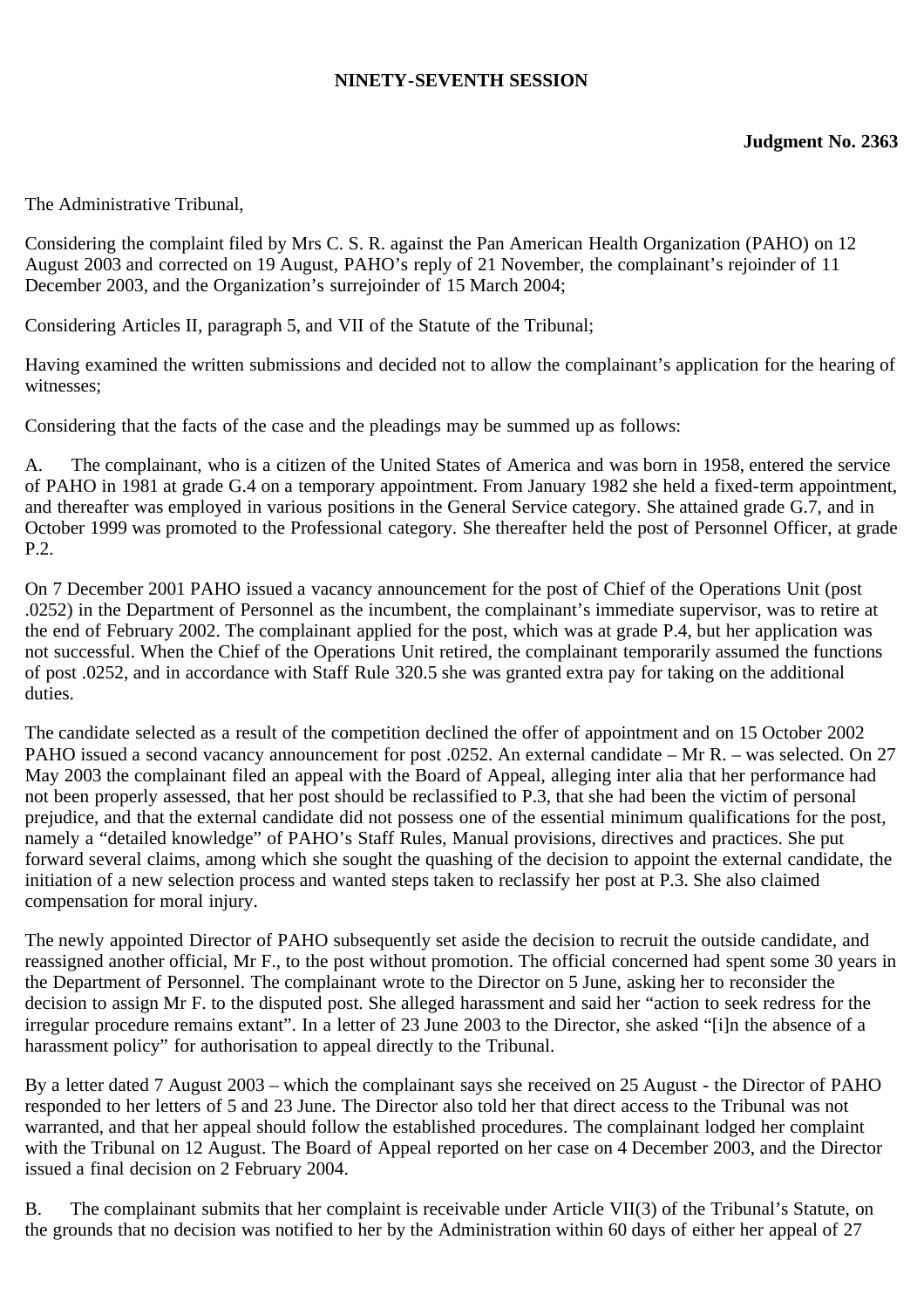May 2003 or her letter to the Director of 5 June, and that within 90 days of either of those dates she had lodged her complaint with the Tribunal.

The complainant's main plea is that, in the circumstances in which it took place, the reassignment of Mr F. constituted an abuse of the Director's authority to reassign staff. The complainant refers to Staff Rules 410.4 and 565.2 which allow for reassignment without promotion when it is in the interest of the Organization, but cites Judgment 535, concerning a previous case against PAHO, in which the Tribunal gave three criteria for determining whether such reassignment was motivated by abuse of power or by the "interest" of the Organization as provided for in Staff Rule 565.2. With the criteria established by the Tribunal in mind, she alleges the following. Firstly, the action of reassigning Mr F. to post .0252 was no more than a pretext. The aim was to prevent her from having another chance to be selected for the post during a new selection process. As argued in her internal appeal, she believes she was the victim of prejudicial treatment and that Mr F. was placed as her supervisor in order to demean her. Secondly, she claims that she was better qualified for the job in the Operations Unit than Mr F., because she had more relevant experience. Thirdly, filling the post by reassignment instead of a competition was unfair, given that it deprived her of a fair chance of promotion.

Additionally, she submits that good faith required that the Director await the recommendations of the Board of Appeal before reassigning Mr F. to the vacant post.

The complainant wants the Tribunal to rule that the reassignment of Mr F. to post .0252 was irregular under PAHO's Staff Regulations, and amounted to abuse of power. She asks that his reassignment be quashed and that a new selection process be initiated. She wants the *status quo ante* to be restored and wants to be appointed again to act in the post. She seeks compensation for loss of income from the time she stopped receiving the special post allowance until her restoration to the position of acting unit chief. She also claims moral damages, and costs.

C. In its reply the Organization points out that on 7 August 2003 the Director of PAHO responded to the complainant's letters of 5 and 23 June, clearly addressing the points she had raised. While believing that the complainant has acted in bad faith and violated all procedural rules regarding the exhaustion of internal remedies, it nonetheless addresses the merits of her case.

PAHO considers that there is only one issue before the Tribunal – that is whether there was abuse of authority in the decision to reassign a staff member to a critical post that had been vacant for 15 months. It argues that, in accordance with Staff Rules 410.4 and 565.2, the reassignment in question was indeed in the interest of the Organization. Citing Judgment 2105, it considers that what actually constitutes the "interest" of the Organization should be left to the latter to decide. In this instance, the interest of the Organization required reassignment of a serving official from the same department rather than the undertaking of a third competition. That exercise of discretionary authority was not abusive. It did not violate any of PAHO's rules nor did it go against standards established in the case law of the Tribunal. Contrary to the complainant's argument, reassignment was not a pretext. Organization-wide restructuring was in progress and PAHO could not allow a post of such importance to remain vacant any longer. A person with solid experience was required, and the official chosen to fill the post was not less qualified than the complainant, having served at the Professional level for some 30 years. It was not unfair to the complainant to reassign him to the post. The complainant, who held grade P.2, had had two opportunities to compete for the post and her application had been considered by two different Selection Committees. The decision to appoint Mr F. was taken in good faith and was not arbitrary, and the complainant has failed to prove that there was any abuse of authority. Given that the Organization did not abuse its administrative authority, the complainant has suffered no injury and there are no grounds for an award of damages.

With respect to her claim that the reassignment in question constituted harassment, it points out that the Director responded to that allegation in her letter of 7 August 2003. The complainant was told that if she wished to pursue a case against any individual an independent review committee would be established, but she did not pursue her allegations.

D. In her rejoinder the complainant states on the matter of receivability that she only received the Director's letter of 7 August on 25 August 2003 when she returned from annual leave.

She expands on her pleas and maintains her claims. She notes that in its reply the Organization did not address her allegations of prejudicial treatment regarding the appraisal of her work, and she elaborates on them in her rejoinder. As upheld by the Tribunal in Judgment 535, she states that her plea of abuse of authority will succeed if she can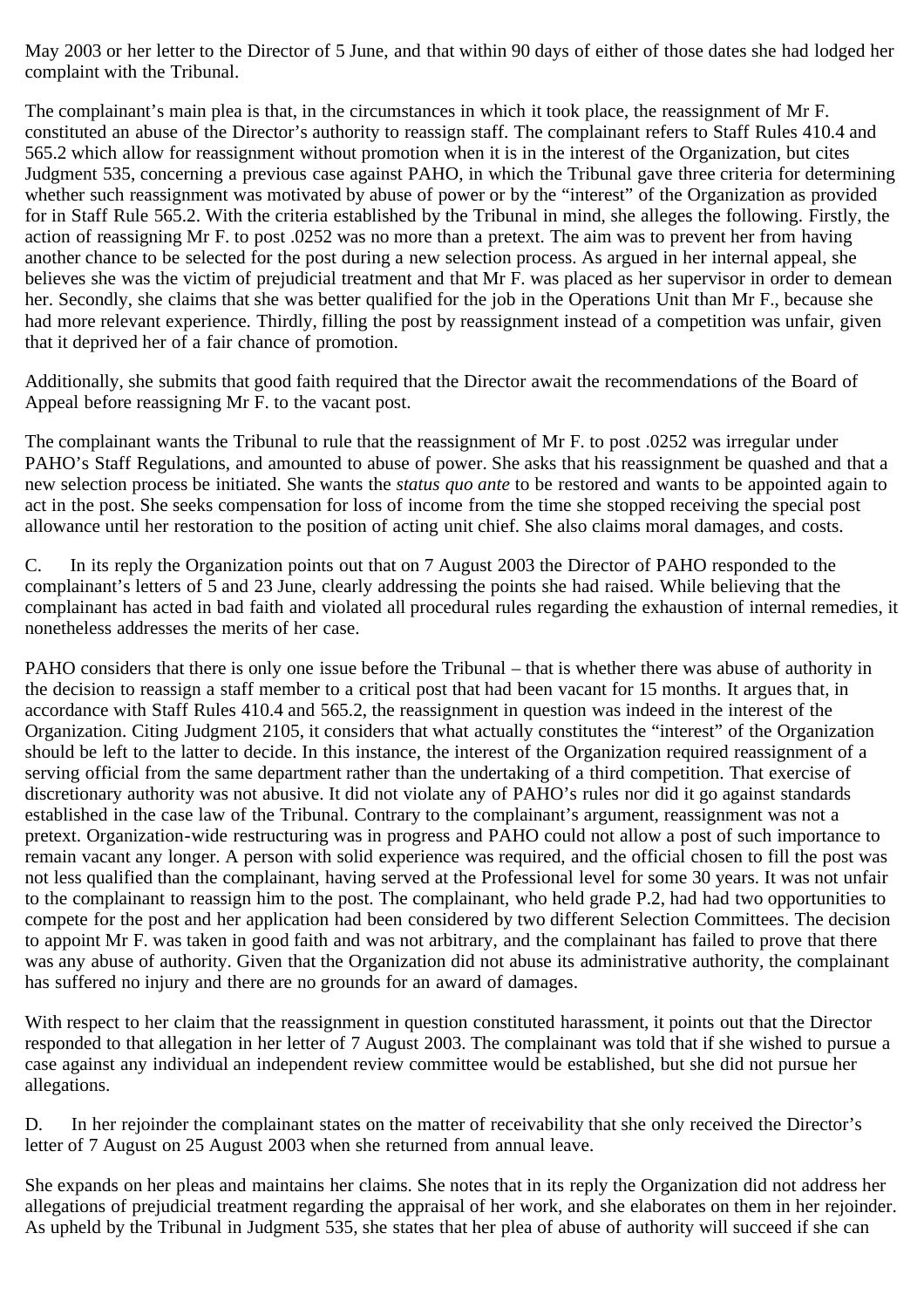demonstrate that the reassignment of Mr F. came about as a result of "other considerations", rather than the Organization's interest. She wants the Tribunal to order PAHO to disclose the way in which the external candidate, Mr R., was initially recruited to post .0252. That, she asserts, will reveal that considerations other than the restructuring within PAHO prompted the reassignment decision.

E. In its surrejoinder the Organization points out that the complainant filed two parallel actions in two separate fora without exhausting internal remedies. In so doing, she chose not to follow the established procedures for appeals. It becomes clear that long before 12 August 2003 she had decided to file a complaint with the Tribunal, and it is disingenuous of her to claim that she did not receive the letter of 7 August until much later in the month.

PAHO states that it subsequently filed a motion to dismiss the case lodged by the complainant with the Board of Appeal, which was not acceded to. It points out that the Board ultimately issued its report to the Director of PAHO without having had the benefit of the Organization's defence. The Director then took a decision on the appeal and PAHO gives details of that decision.

It explains the circumstances in which Mr R. was recruited, adding that the issue of his appointment is moot since he was not appointed to the post. As requested by the Tribunal, the Organization produces a statement supplied by Mr F. in which he expresses his views on the present complaint.

## CONSIDERATIONS

1. The complainant occupies a P.2 post at PAHO, as a Personnel Officer in what is now the Department of Human Resources Management. Upon her immediate supervisor's retirement at the end of February 2002, his post as Chief of the Operations Unit, at grade P.4, was advertised and the complainant temporarily assumed the functions of that post.She applied unsuccessfully for the post.A first competition was held but the selected candidate declined the appointment.During a second competition, an external candidate was selected.The complainant objected to that appointment and filed an internal appeal, asking for a reholding of the selection process.Before the appeal could be heard, and because the published job description was thought to be in breach of certain staff rules, the recruitment of the external candidate was set aside and the Director of PAHO reassigned another official, who held P.4 and who had done the job in the past, to the vacant post. The complainant then asked the Director to reconsider that reassignment, but says that she did not receive a response within 60 days.

2. By this complaint, she is challenging the implied rejection of her request for the reholding of the selection process as well as the implied rejection of her claim against the filling of the post by reassignment. That reassignment, in her opinion, constituted abuse of authority and was illegal under the Staff Regulations. She also alleges prejudicial treatment and lack of good faith on the part of the Organization. She principally seeks the quashing of the decision not to rehold a new selection for the post in question; the quashing of the reassignment decision; the holding of a new selection process; damages; and costs.

3. Insofar as the complaint seeks the holding of a new selection process, that question was already the subject of her internal appeal which, at the time of the filing of the present complaint, was still pending before the Board of Appeal. While the Organization has improperly referred to the outcome of the internal appeal, neither the Board's report nor the decision of the Director of PAHO thereon are properly before the Tribunal in these proceedings and since they may be the object of some future judgment, it would be wrong to consider or otherwise comment any further upon them here.

4. On the other hand, to the extent that the present complaint contests the decision to fill the vacancy by reassignment, the Organization does not contest that it is technically receivable under Article VII(3) of the Tribunal's Statute, although there would appear to be some substance to PAHO's suggestion that the complainant had made herself unavailable to receive the Director's reply to her claims (which appears to have been delivered to her just after the expiry of the 60th day) and hastened immediately thereafter to have recourse to the Tribunal.

5. In the circumstances, both the complainant, by seizing the Tribunal of a part of her case at the earliest possible moment and avoiding recourse to the internal appeal process, and the Organization, by acting so as to foreclose any objection to receivability, have created and accepted a situation in which the proceedings before the Board and the Director's response thereto must remain outside the scope of the present case. That is unfortunate for it means that the present judgment is restricted to dealing with only a part of what appears to be the dispute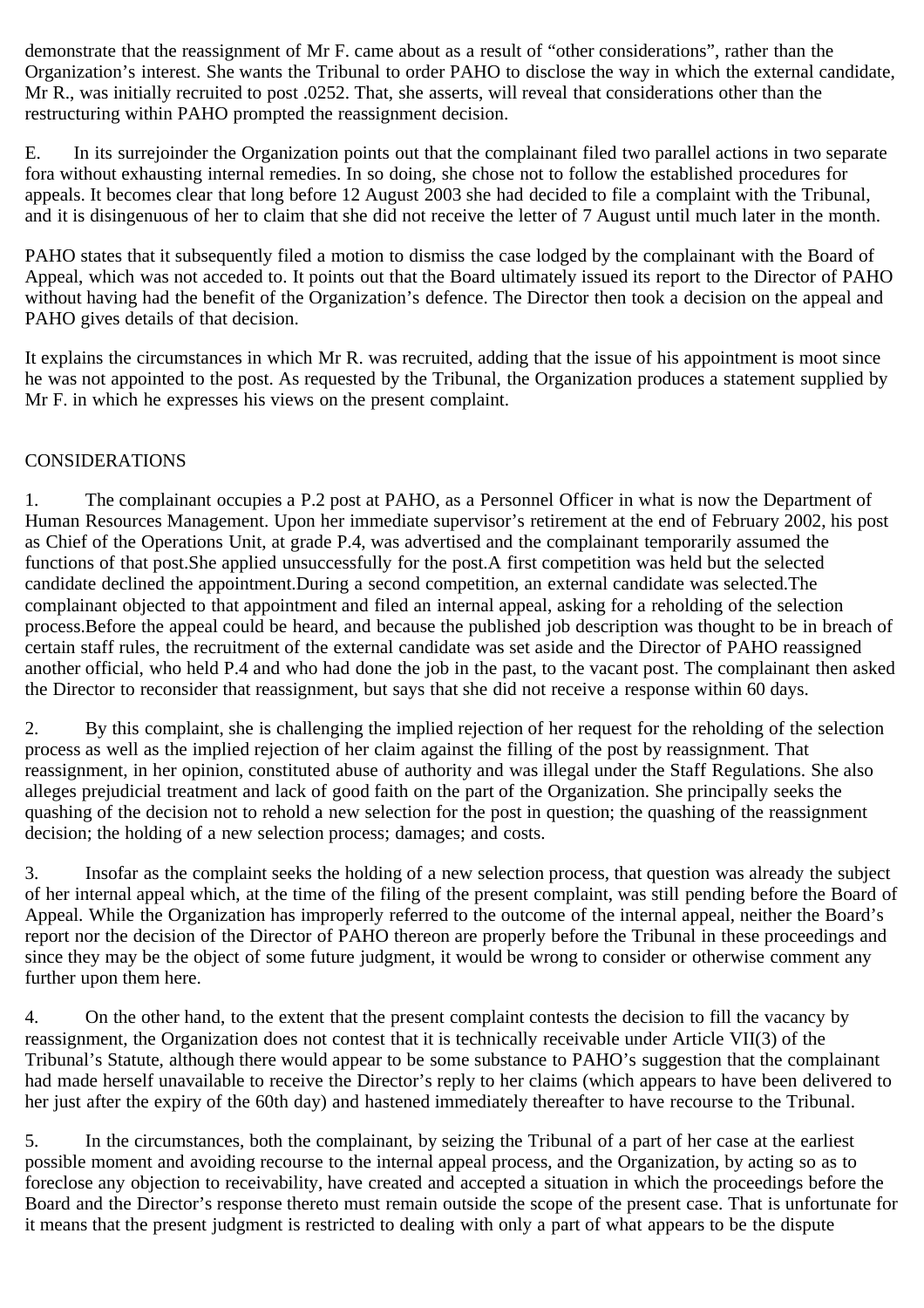between the parties.

6. Thus, the only issue before the Tribunal is the propriety of the Organization's filling of the supervisor's post by reassignment. That reassignment was carried out under the authority of Staff Rules 410.4 and 565.2 which read:

"410.4 Posts below the level of P.6, other than those of a short term nature, which become vacant shall normally be announced to the staff ifthey represent a promotional opportunity for any staff, and selection forsuch posts shall normally be on a competitive basis.These requirements shall not apply to any post which it is in the interest of the Bureau tofill by reassignment of a staff member without promotion."

"565.2 A staff member may be reassigned whenever it is in the interest of the Bureau to do so. A staff member may at any time request consideration for a reassignment in his own interest."

7. These provisions give a clear discretionary power to the Administration, whose judgement as to the best interests of the Organization will not be lightly interfered with by the Tribunal (see Judgment 2105).

8. The complainant alleges that the appointment by reassignment to fill the vacancy was an abuse of power.She bears the burden of proving this allegation. In her view, it was a mere pretext used, it would seem, primarily for the purpose of preventing her from being appointed. This is far-fetched in the extreme and would require the Tribunal to accept a conspiracy theory which would include a finding that the highest levels of the Administration had been part of a plot to prevent a specific appointment to a mid-level managerial position. The evidence simply does not support it.

9. While the complainant is undoubtedly technically qualified for the coveted post, and was found to be so in the two competitions in which she was unsuccessful, she was also, in both cases, found by two separate Selection Committees not to be the most qualified. Although the complainant clearly has a high view of her own merits, the fact that that view is not universally shared by others, whose honesty and good faith the complainant has not been successful in impugning, does not mean that the complainant has been unfairly treated or that she has been denied a promotion which should rightfully have been hers. To put the matter simply, the complainant has failed to disprove the Organization's claim that the reassignment was made in the best interests of the Organization and in the context of major structural and administrative changes which were then in process. She has not shown that there exist any grounds upon which the Tribunal could intervene in the only impugned decision – that is to say the decision to fill the vacancy by reassignment – which is properly before the Tribunal. There is no evidence of prejudicial treatment.

10. One final point: the Tribunal has already commented on the impropriety of the Organization's attempt to inject the Board of Appeal's findings into the present proceedings. Equally improper and unfortunate, in the Tribunal's view, is the Organization's unfair attack, made in the surrejoinder and thus, without right of reply, upon the character and qualifications of the complainant's counsel. The Tribunal has disregarded it in the same way as it has disregarded the references to the findings of the Board.

11. The complaint must be dismissed.

## DECISION

For the above reasons,

The complaint is dismissed.

In witness of this judgment, adopted on 21 May 2004, Mr Michel Gentot, President of the Tribunal, Mr James K. Hugessen, Vice President, and Ms Mary G. Gaudron, Judge, sign below, as do I, Catherine Comtet, Registrar.